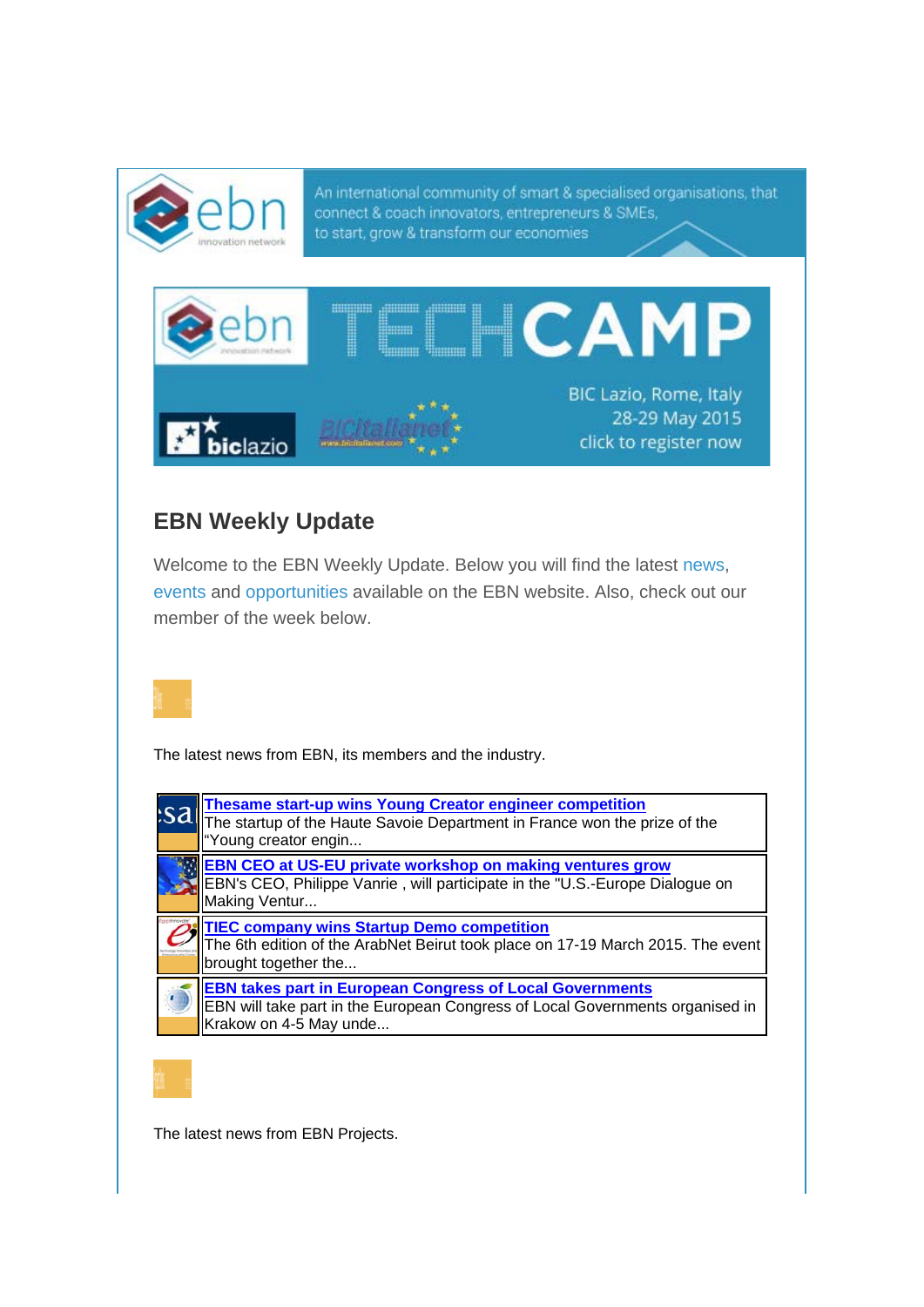

### **EBN training young entrepreneurs in Cairo**

EBN is today training a number of young Egyptian enterpreneurs and start-ups to help enhance th...

Upcoming events run by EBN, members, projects or other industry organisations.

| <b>EBN Training in Egypt</b><br>In early May 2015, EBN will be training a number of young Egyptian<br>enterpreneurs and start-ups to he<br>Cairo, Egypt - 05 May - 06 May                                       |
|-----------------------------------------------------------------------------------------------------------------------------------------------------------------------------------------------------------------|
| <b>EBAN 2015 Angel Summit</b><br>EBAN 2015 Angel Summit is a three day event attended by more than 300<br>representatives of the early s<br>Eindhoven, Netherlands - 06 May - 08 May                            |
| <b>European Business Summit 2015</b><br>EUROPE 4.0 - DELIVERING A VISION FOR THE FUTURE OF EUROPE With<br>the theme 'Europe 4.0 - Deli<br>Brussels, Belgium - 06 May - 07 May                                   |
|                                                                                                                                                                                                                 |
| <b>WEBINAR - QUESTION AND ANSWER (ENGINEERING SERVICES)</b><br>The overall objective of SEABSEAM-M is to increase trade and investment flows<br>between the European U<br>Brussels, Belgium - 12 May - 12 May   |
| <b>WEBINAR - QUESTION AND ANSWER (ARCHITECTURAL SERVICES)</b><br>This webinar presents the current industry scenario, current regulatory<br>environment and market oppor<br>Brussels, Belgium - 26 May - 26 May |

## **Opportunities for EBN Members**

The following opportunities are available to EBN Members only.

| Project                                               | <b>Eligible</b>    | <b>Submit by</b> |
|-------------------------------------------------------|--------------------|------------------|
| <b>Participate in INTERREG Project</b>                | <b>EBN</b> members | 17-05-2015       |
| Host a workshop on IPR in China in your<br><b>BIC</b> | <b>EBN</b> members | 28-05-2015       |
| Be one of the most endgendering EBN<br>member!        | <b>EBN</b> members | 30-05-2015       |
| Join EBN staff for 6-months!                          | <b>EBN</b> members | 30-06-2015       |